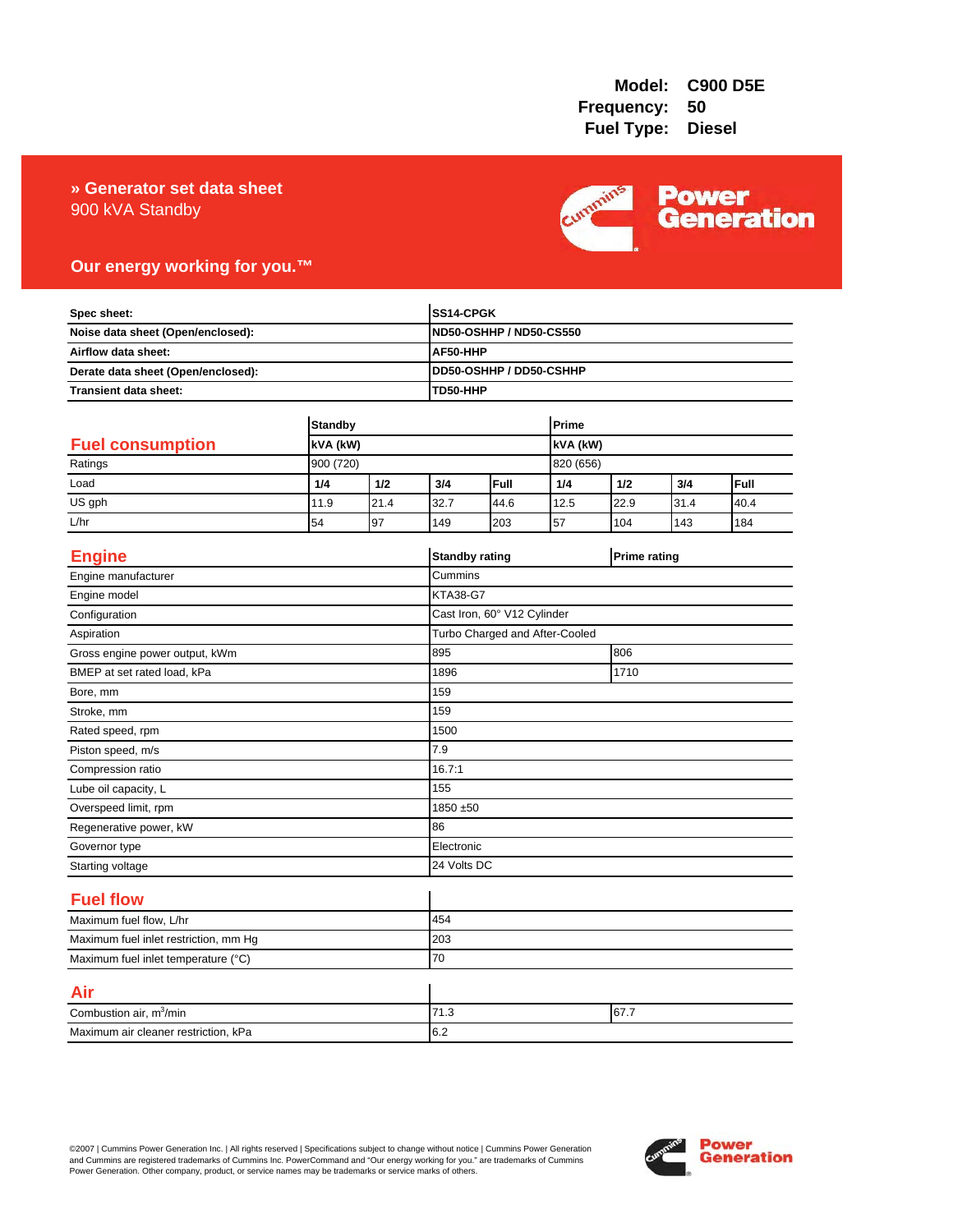| Exhaust                                   | <b>Standby rating</b> | <b>Prime rating</b> |
|-------------------------------------------|-----------------------|---------------------|
| Exhaust gas flow at set rated load, m/min | 176                   | 165.2               |
| Exhaust gas temperature, C                | 486                   | 480                 |
| Maximum exhaust back pressure, kPa        | 6.8                   |                     |

 $\overline{\phantom{a}}$ 

### **Standard set-mounted radiator cooling**

| Ambient design, C                                 | 40             |  |
|---------------------------------------------------|----------------|--|
| Fan load, $KW_m$                                  | 31             |  |
| Coolant capacity (with radiator), L               | 464            |  |
| Cooling system air flow, m3/min @ 12.7mmH2O       | 23.4           |  |
| Total heat rejection, BTU/min                     | 30690<br>35000 |  |
| Maximum cooling air flow static restriction mmH2O | 19.1           |  |

# **Open set derating factors kVA (kW)**

Note: Standard open genset options running at 400V, 150m above sea level. For enclosed product derates, please refer to datasheet - DD50- CSHHP.

|                     | $27^{\circ}$ C | 40°C      | $45^{\circ}$ C | $50^{\circ}$ C  | 55°C       |
|---------------------|----------------|-----------|----------------|-----------------|------------|
| <b>Standby</b>      | 900 (720)      | 900 (720) | <b>RTF</b>     | <b>RTF</b>      | <b>RTF</b> |
| Prime               | 820 (656)      | 820 (656) | <b>RTF</b>     | <b>RTF</b>      | <b>RTF</b> |
| <b>Weights*</b>     |                |           | Open           | <b>Enclosed</b> |            |
| Unit dry weight kgs |                | 7512      | N/A            |                 |            |
| Unit wet weight kgs |                | 7902      | N/A            |                 |            |

\* Weights represent a set with standard features. See outline drawing for weights of other configurations

| <b>Dimensions</b>                | Length | Width | <b>Height</b> |
|----------------------------------|--------|-------|---------------|
| Standard open set dimensions     | 4375   | 2033  | 2856          |
| Enclosed set standard dimensions | N/A    | N/A   | N/A           |

# **Genset outline**

#### **Open set**



#### **Enclosed set**



Outlines are for illustrative purposes only. Please refer to the genset outline drawing for an exact representation of this model.

©2007 | Cummins Power Generation Inc. | All rights reserved | Specifications subject to change without notice | Cummins Power Generation and Cummins are registered trademarks of Cummins Inc. PowerCommand and "Our energy working for you." are trademarks of Cummins<br>Power Generation. Other company, product, or service names may be trademarks or service marks o